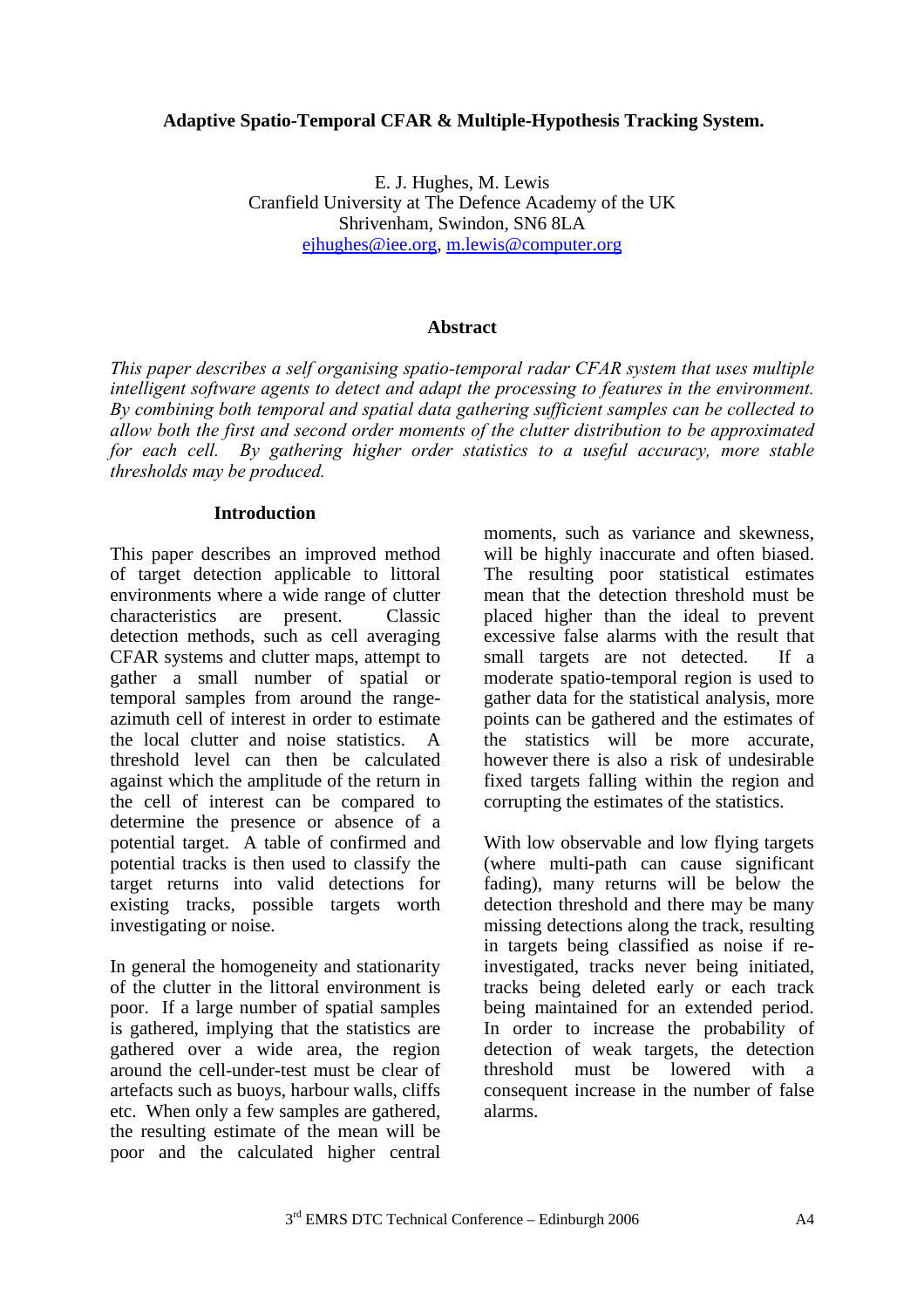Medium PRF radar systems allow all-round measurements of both the range and waveforms that are ambiguous in range, Doppler or both. Existing techniques that resolve these ambiguities require the number of detections input to the ambiguity resolution process to be kept to a small number, as otherwise the number of false correlations ('ghosts') becomes unworkably large.

As the information from the received signal is limited, a false alarm or a 'ghost' must be treated as a true target, until it can be established as false. The increased false alarm rate causes problems with the association of returns with tracks and leads to an excessive number of false tracks being reported with the consequent risk of the tracking system becoming overwhelmed.

### **Philosophy of the CFAR and Tracker**

To overcome these problems a novel selforganising system based on the use of multiple intelligent software agents (MISA) has been developed and is an improved version of the system described in [1]. The key concept is the exploitation of the spatio-temporal coherence of true target tracks, but with practical levels of processing. The agent system reacts to features in the environment according to simple rules and modifies the areas over which the statistics gathering processes are performed accordingly such that the spatiotemporal data gathering is more effective. In particular the statistics are gathered over regions of homogenous clutter.

The system has been further coupled to an agent-based pre-tracker which allows a depressed threshold to be used and therefore low-observable targets to be detected and tracked in a complex littoral environment, whilst also extracting information on the location of fixed targets etc.

The key design philosophy has been to recognise that as the statistics of the scene Doppler of targets in high clutter environments to be made. Such radars use are changing too rapidly to allow calculation to sufficient accuracy, any processing that is applied can only ever be sub-optimal. Thus a tracking system has been designed where sub-optimality is assumed, but the effects of sub-optimal processing have been carefully considered and controlled, leading to a highly effective, robust algorithm.

## **The Pre-Tracker Architecture**

The system architecture is based on a hierarchical structure of layers of objects and intelligent agents. Each agent or object represents an individual radar cell that is allowed, in conjunction with other cells, to self-organise into target tracks.



# **Figure 1 Functional Arrangement of the System**

Figure 1 shows a functional block diagram of the system. The radar system is shown on the left, feeding the radar returns into the lowest levels of the hierarchy. The radar returns at this point will have had all necessary processing applied prior to the application of a CFAR system and a threshold.

Two thresholds are applied with in the system. An upper threshold derived in a manner similar to that of cell averaging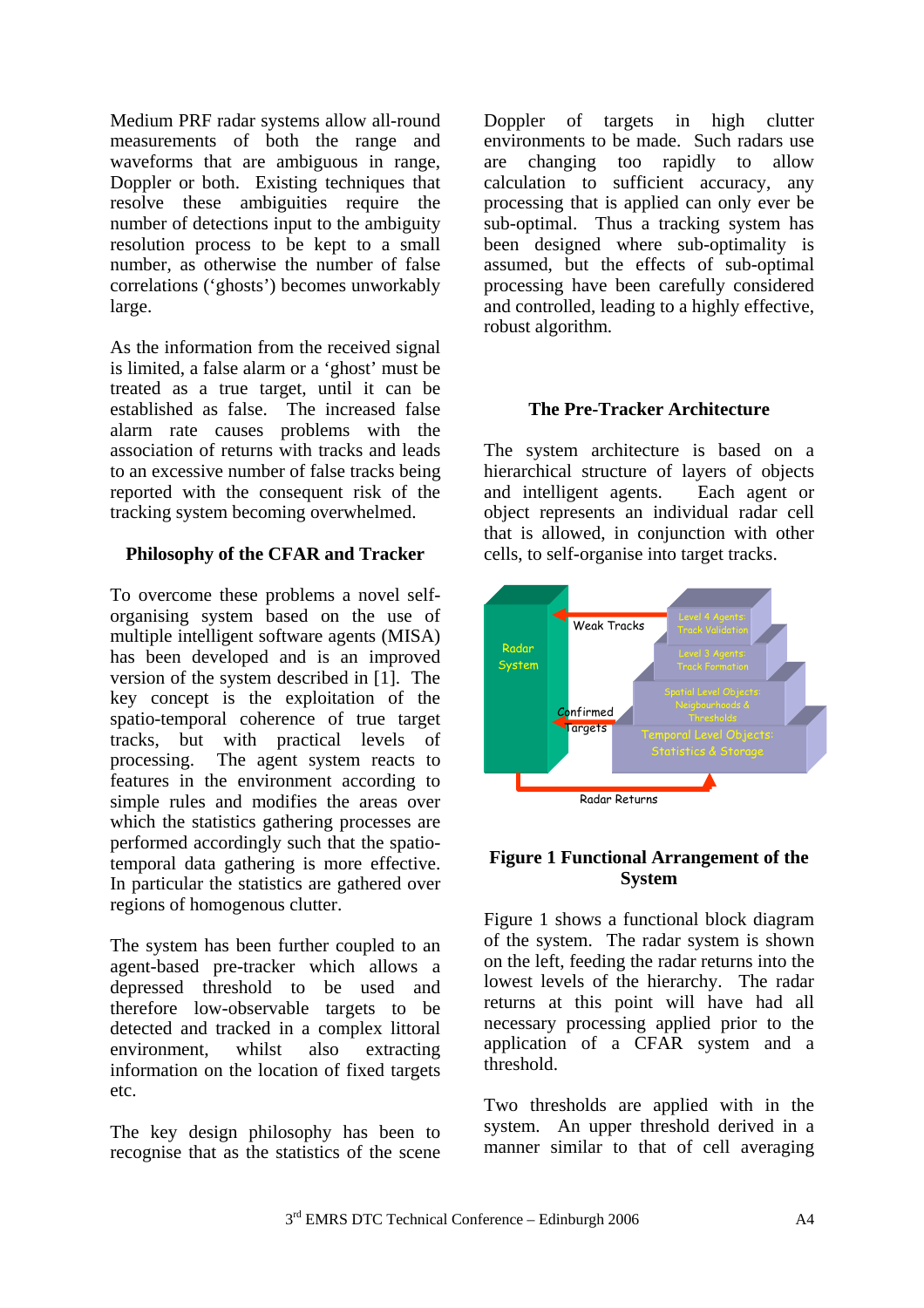CFAR and a lower threshold controlled by the Temporal and Spatial Level objects. All detections that cross the upper threshold are passed to the radar for processing as likely targets using the existing track algorithms. This guarantees that performance is no worse than conventional CFAR.

The Temporal and Spatial Level objects form the Spatio-Temporal CFAR Subsystem whilst Levels 3 and 4 function as a multiple hypothesis track forming subsystem. The radar returns traverse the hierarchy, with high-confidence target detections being fed to the main radar tracker as track segments.

The Level 3 and 4 pre-track system attempts to associate the returns with previous returns according to a set of simple rules that define the likely feasible region that previous returns could lie in. The pre-track system does not make any explicit track predictions, unlike conventional multiple hypothesis trackers, but relies on associations between returns producing 'virtual' tracks within the data.

### **The Self-Organising Spatio-Temporal CFAR Subsystem**

The Temporal, or *T*, Level cells are arranged as elements of a range-azimuth map. Each cell contains two identical IIR filters that perform temporal integration of successive target returns and its square from the point represented by the co-ordinates. The IIR filter that calculates the mean is described by the following recurrence relationship

$$
T_{\mu}(R,\theta,t) = \frac{0.9T_{\mu}(R,\theta,t-1) + I(R,\theta,t)}{1+0.9}
$$

Where  $T_u(R, \theta, t)$  is the temporal mean at each range, azimuth and time,  $I(R, \theta, t)$  are the new raw input data. The filters produce the sum of exponentially decaying contributions from previous radar returns.

A similar filter,  $T_{\sigma}(R, \theta, t)$ , that sums the squares of the input voltages is also applied with  $I(R, \theta, t)$  replaced by its square. Thus the variance (and therefore standard deviation) may be calculated as  $T_{\sigma}(R, \theta, t)$  –  $T_{\mu}(R,\theta,t)^2$ .

The temporal IIR filters can also be described by the following *z*-transform transfer function:

$$
\frac{T_{\mu}(R,\theta,z)}{I(R,\theta,z)} = \frac{0.526}{1 - 0.474z^{-1}}
$$

The range-azimuth cells are part of the Spatial Layer. The purpose of the Spatial Layer is to perform a spatial integration across regions of homogenous clutter. A means of adapting the regions over which spatial integration is performed is incorporated within the layer.



**Figure 2: Layout of cells and agents** 

Each range-azimuth cell has 4 intelligent agents around its borders, the bridging or *B* agents, shared with its neighbours, as shown in Figure 2. The *B* agents prevent the spatial integration from being disturbed by fixed targets. Each *B* agent monitors the  $T_u(R, \theta, t)$  and  $T_\sigma(R, \theta, t)$  values of the cells on either side of it, and if either  $T_{\mu}(R,\theta t)$  or  $T_{\sigma}(R,\theta,t)$  are consistently different, it switches to a blocking state and prevents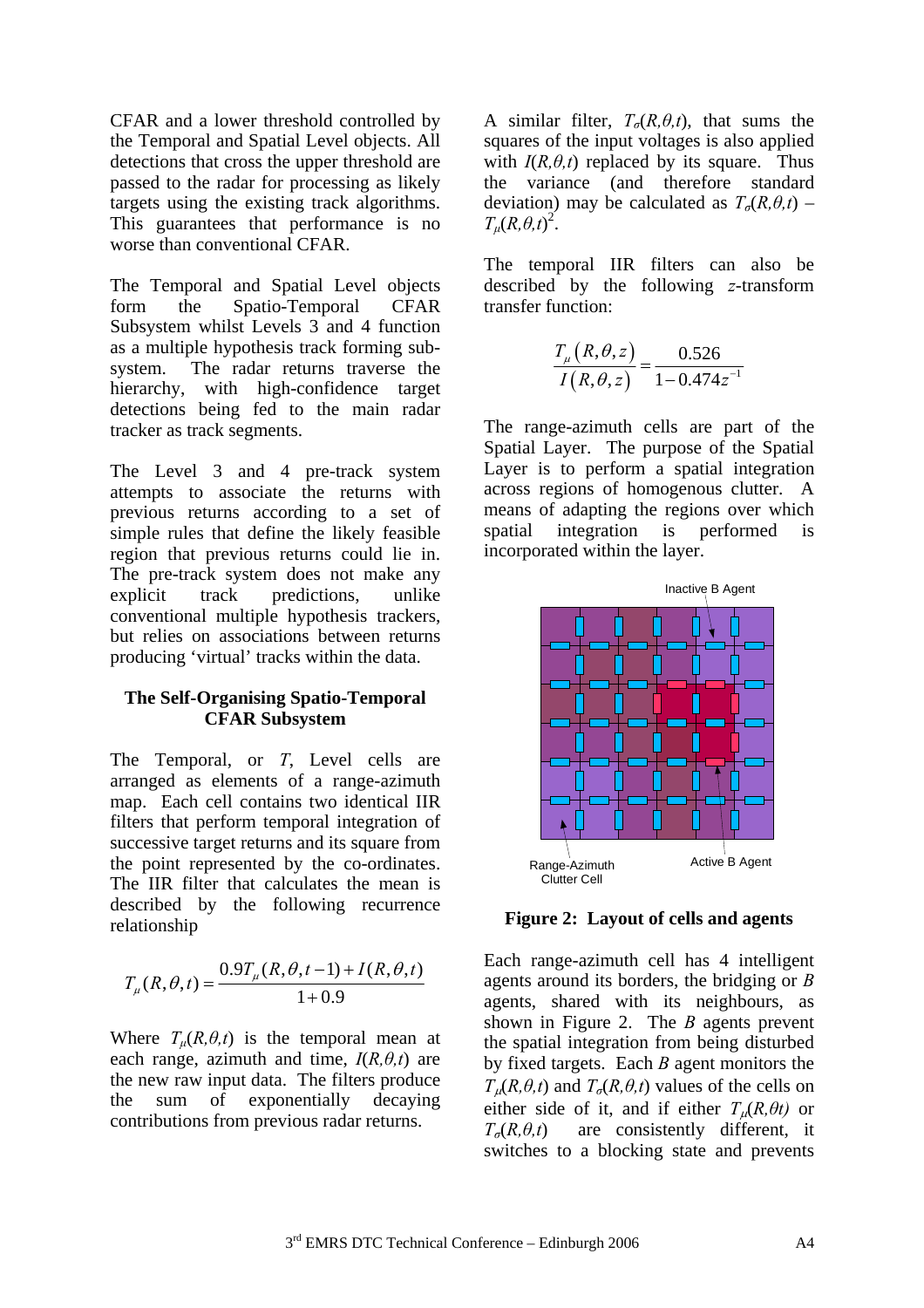spatial integration occurring across the boundary. Each agent maintains  $\mu$  and  $\sigma$ values, the  $\mu$  value being:

$$
B_{\mu}(R+\theta,t) =
$$
  

$$
0.9B_{\mu}(R+\theta,t-1)
$$
  

$$
+ \operatorname{sgn} (T_{\mu}(R,\theta,t) - T_{\mu}(R+1,\theta,t))
$$

The notation  $B(R+,\theta,t)$  denotes the agent that lies between cells  $(R, \theta)$  and  $(R+1, \theta)$ etc. The agent  $B(R, \theta + t)$  is the equivalent in the orthogonal grid direction. The process may also be extended to include Doppler and Elevation dimensions. The use of the signum function rather than the raw difference results in an indication of the median rate of dissimilarity rather than the mean of the difference between the agents.



#### **Figure 3: Agent operation in restricting spatial integration**

The decision as to whether a *B* agent should block or not is generated by first identifying the *B* agents which separate cells having the greatest dissimilarity (one *B* agent for  $T_{\mu}$ data and one for  $T_{\sigma}$ ). Thus the *B* agent with the largest magnitude for the difference between means, and similarly the agent with the value with the largest magnitude for the difference between the squared returns are identified. The magnitudes of these two values are then used to set a threshold to determine the bridging agent's activity. The agent will record  $B(R, \theta)$ <sup>+</sup>, *t*)=0 if either the value of  $|B_u|$  or  $|B_d|$  is greater than 70% of the respective maximal values. It will record a 1 otherwise. Figure 3 is an illustration of the blocking action.

Expressed in formal logic the truth value for the blocking action, for a single azimuth *B* agent is

$$
B(R, \theta+, t) \Leftrightarrow
$$
  
\n
$$
\neg \begin{pmatrix} B_{\mu}(R, \theta+, t) > 0.7 B_{\mu}^{(\text{max})} \\ B_{\sigma}(R, \theta+, t) > 0.7 B_{\sigma}^{(\text{max})} \end{pmatrix}
$$

Where TRUE and FALSE correspond to 1 and 0 respectively.

The integration of the means is then described by:

$$
S_{\mu}(R,\theta,t) = \frac{\left(1 + \sum_{4} \left(S_{\mu}(R \pm 1, \theta \pm 1, t-1)B(R \pm \theta \pm t)\right)\right)}{1 + 0.7T_{\mu}(R,\theta,t)}
$$
  

$$
S_{\mu}(R,\theta,t) = \frac{1 + 0.7T_{\mu}(R,\theta,t)}{0.9 + \sum_{4} B(R \pm \theta \pm t) + 0.7}
$$

The integration of the squared returns is performed in a similar manner.

The spatial and temporal integration may also be expressed in three dimensional, *R*, θ and *t*, *z*-transform form and for the means, ignoring the effect of the blocking agents, is

$$
\frac{S_{\mu}(z_R, z_{\theta}, z_t)}{T_{\mu}(z_R, z_{\theta}, z_t)} = \frac{0.7z_R^{-1}z_{\theta}^{-1}}{5.6z_R^{-1}z_{\theta}^{-1} - \left(1 + 0.9z_R^{-1}z_{\theta}^{-1} + z_R^{-2}\right)z_t^{-1}} z_t^{-1}
$$

For a single impulse the recursive form of the expression suggests that the effect of the impulse will decay exponentially the greater the distance from the cell in which it originated.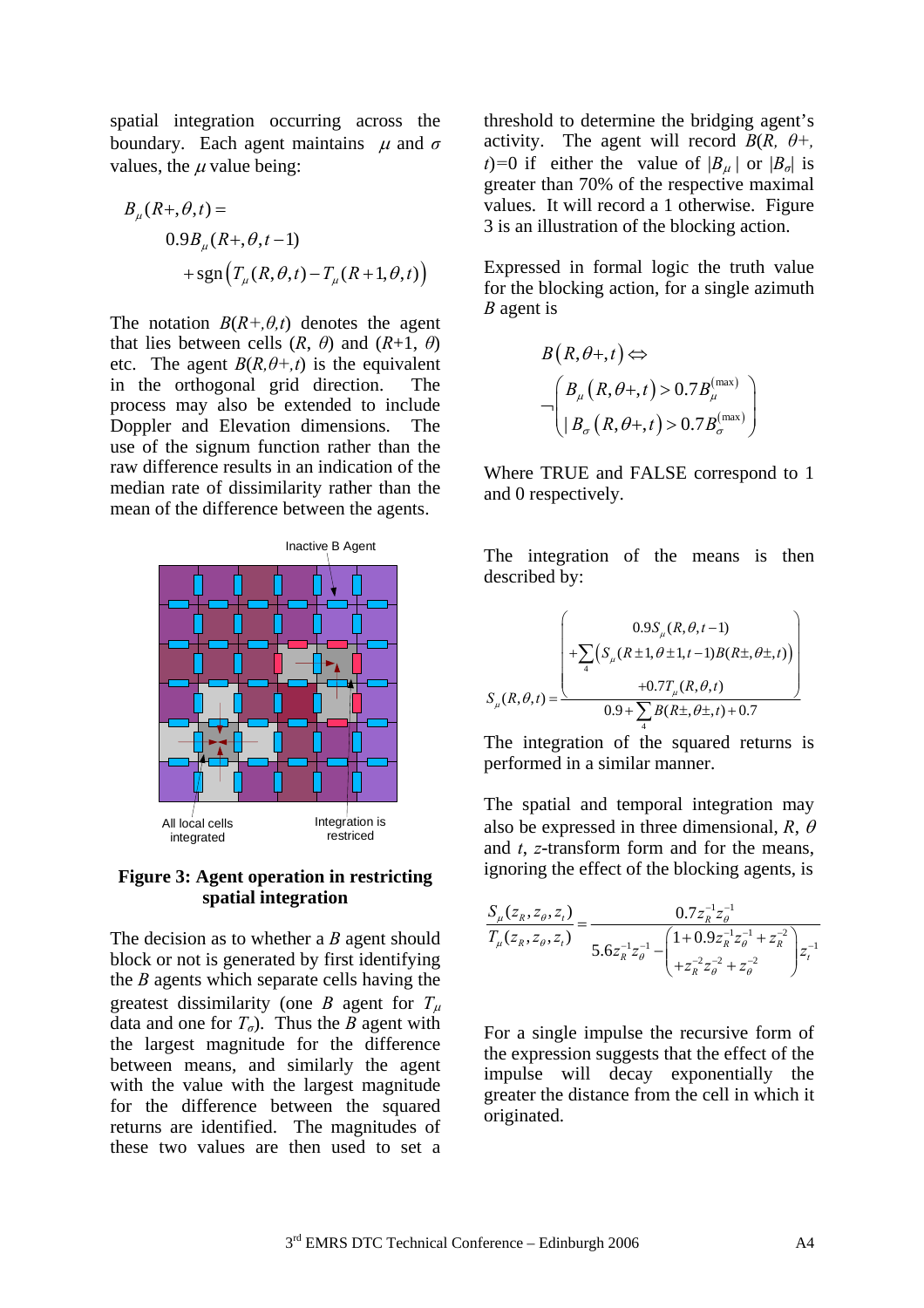

**Figure 4. Spatial Impulse Response of CFAR** 

Figure 4 shows the Spatial Impulse response of the CFAR. The vertical scale is db, the horizontal scale is cell no. The impulse has little effect due to the spatial integration process utilising uncorrupted data from the cell's neighbours.

A threshold is calculated based on the *S* results and used to threshold the input data in *I.* To prevent moving targets from disrupting the mean and standard deviations, target detections are censored. The censoring process simply prevents *T* level updates for any cells in which detections have been made.

The controlled spatial integration allows more samples to be gathered and more stable and accurate estimates of mean and variance to be obtained with edges in the scene preserved as sharp discontinuities. This process allows accurate thresholds to be determined to within a few cells of features within the environment.

### **Potential Track Formation, Level 3 Agents**

Conceptually Level 3 agents are formed with each agent being associated with a target return. When a Level 3 agent is created, it strives to form links with existing Level 3 agents that represent *virtual* tracks within the multi-agent system.

The 'Agent is a detection' approach allows many track hypotheses to be formed for each return and it is assumed that many tracks could pass through each Level 3 Agent. If Doppler information is available it may be incorporated easily.

Agents marked as having the potential to be part of a track are scanned to see if any previous links are recorded. If links exist they are checked to determine if the speed and direction changes are within a reachable set. The calculation of the reachable set for association of agents to allow links to be formed whilst keeping processing to an absolute minimum is one of the cornerstones of this research.

If the new agent is within the feasible region, the importance of the link is calculated. This value can be used to prune the link set of the agent to reduce storage requirements.

# **Track Validation, Level 4 Agents**

The primary function of a Level 4 agent is to assess the most likely path through a series of Level 3 agents and report the track to the main track database if it appears to be a true target. Level 4 agents are created when potential tracks are identified as a sequence of links formed between Level 3 agents. The Level 4 agent scans the track, looking for all the necessary correlations between stages that indicate a valid track is likely and eliminates unlikely tracks in the process. The Level 4 agent may also interrogate and analyse the target returns along the track in order to aid the track assessment by identifying possible missed detections. The Spatial and Temporal Object system is interrogated to see if a 'near miss' occurred when the data was thresholded. If a return is classified as belonging to a valid track at any time the Spatial and Temporal Level return may be promoted, the detection classification held in the temporal record being updated and the statistics describing the clutter updated accordingly. This process allows crisp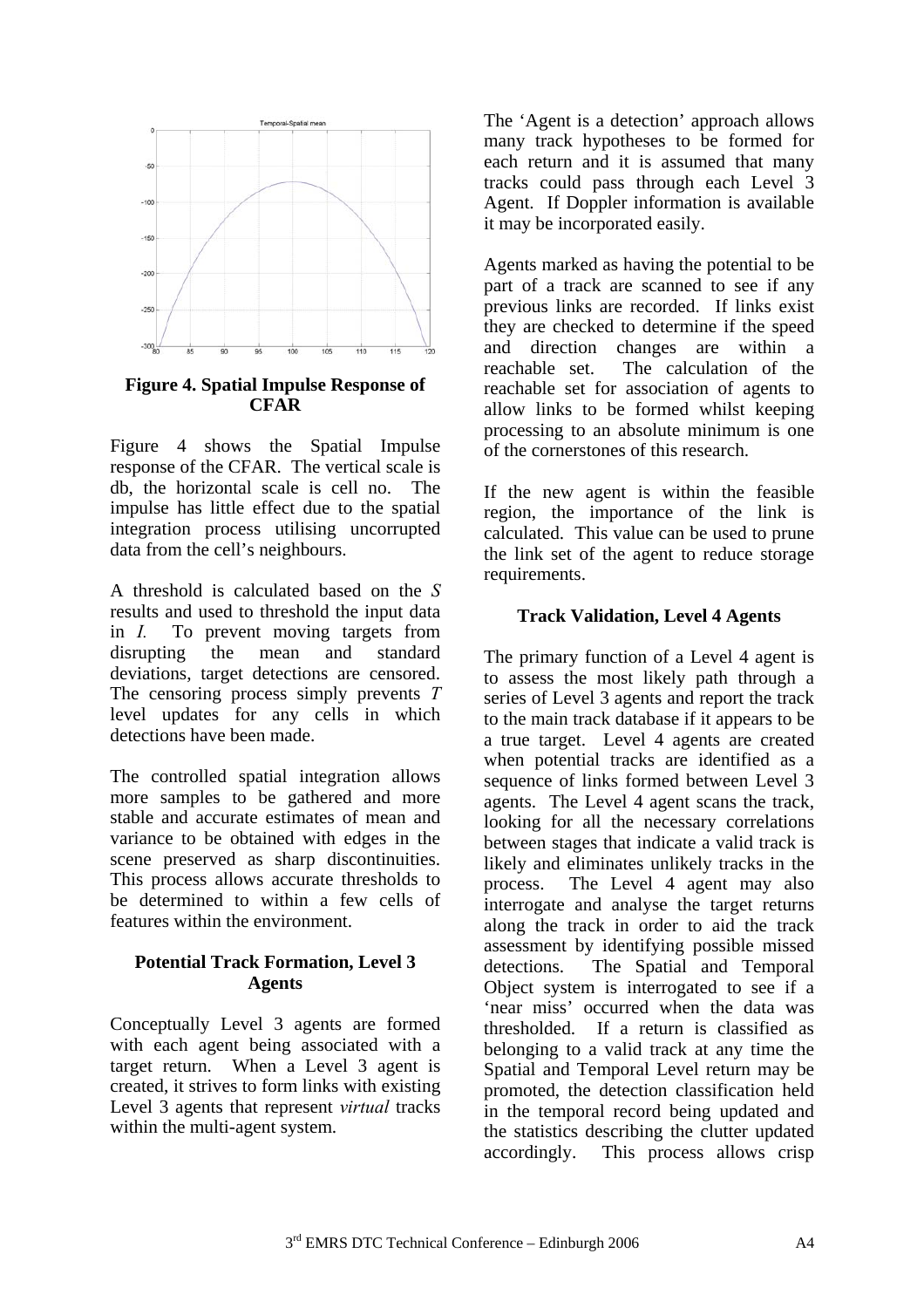tracks to be confirmed, some noise to be rejected, and areas of uncertainty to be identified.

As the number of agents reaches the upper limit of the processing capability, the life of the agents can be managed to allow a maximum population size to be maintained, whilst performance is allowed to degrade gracefully. This contrasts with conventional track formation where track overload can be catastrophic.

Once a track has been validated the track's elements are passed to the main radar tracker and the corresponding Level 3 agents notified that the track has been validated.

## **Project Status**

The processing has been applied to simulated radar data modelled to resemble the output from a low-cost non-coherent marine radar. The scene model is a realistic simulation containing radial, crossing and spiralling targets moving amongst fixed targets and through heavy sea clutter regions.

In the real marine radar used as a basis for the simulation, the radar returns pass through a logarithmic input amplifier. In the simulation it has been assumed that the underlying clutter power distribution is a Weibull distribution (the simulation is actually a compound noise distribution, not true Weibull) which the logarithmic amplifier transforms to a Fisher-Tippett distribution. This has proved to be a good general assumption when applied to the real radar data. The threshold level for detecting targets is calculated as the *S* mean plus a scaling factor times the *S* standard deviation. The scaling factor is adjusted dynamically to maintain a reasonably stable false alarm rate.

The Levels of processing required to implement the Spatial and Temporal systems has been investigated and the capabilities of the full self-adaptive spatiotemporal CFAR system demonstrated. Multi-agent code has been written which has allowed the full dynamic threshold control system to be integrated with the Level 3 process and tested. The results, when compared against conventional methods including Cell Averaging CFAR, indicate that the multi-level system has the potential to provide a very significant pretrack capability.

# **Further Potential Applications**

The ability to classify areas of returns is seen as having potential ECCM applications. The technique could be extended to IR and EO systems. It also has the potential for processing images in particle physics and astronomy.

## **Conclusion**

Many existing CFAR approaches will produce very good results if the clutter statistics are known exactly, but can perform badly if there is even a small error in the estimated parameters. The result is that current CFAR techniques, by attempting to provide an optimal solution, can create a very fragile process.

In contrast the MISA process is, in effect, a simplified multiple hypothesis tracker. tightly coupled to a self-adaptive, context sensitive, spatio-temporal CFAR system. In environments with diverse clutter characteristics, the self-adaptive nature of the agent system self-organises using simple processing and by assuming that there will be too few data measurements to establish the clutter statistics accurately, a robust sub-optimal solution is formed.

The self-adaptive spatio-temporal CFAR is proving to be very effective at gathering large numbers of statistically homogeneous data samples from complex and difficult environments. The ability to gather large sample sizes means that robust estimates of threshold locations can be generated,